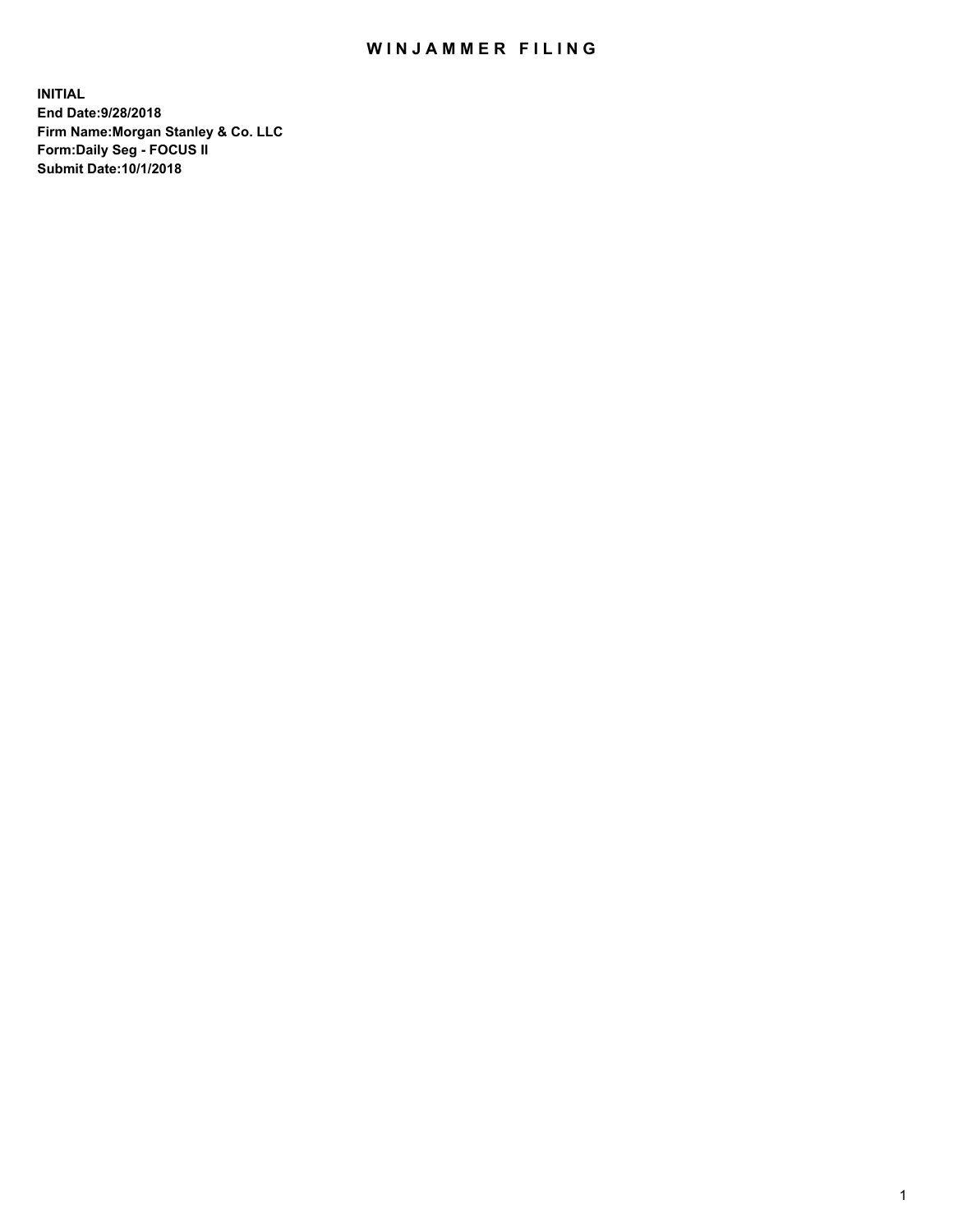**INITIAL End Date:9/28/2018 Firm Name:Morgan Stanley & Co. LLC Form:Daily Seg - FOCUS II Submit Date:10/1/2018 Daily Segregation - Cover Page**

| Name of Company                                                                                                                                                                                                                                                                                                                | Morgan Stanley & Co. LLC                               |
|--------------------------------------------------------------------------------------------------------------------------------------------------------------------------------------------------------------------------------------------------------------------------------------------------------------------------------|--------------------------------------------------------|
| <b>Contact Name</b>                                                                                                                                                                                                                                                                                                            | <b>Ikram Shah</b>                                      |
| <b>Contact Phone Number</b>                                                                                                                                                                                                                                                                                                    | 212-276-0963                                           |
| <b>Contact Email Address</b>                                                                                                                                                                                                                                                                                                   | lkram.shah@morganstanley.com                           |
| FCM's Customer Segregated Funds Residual Interest Target (choose one):<br>a. Minimum dollar amount: ; or<br>b. Minimum percentage of customer segregated funds required:% ; or<br>c. Dollar amount range between: and; or<br>d. Percentage range of customer segregated funds required between:% and%.                         | 280,000,000<br><u>0</u><br><u>0 0</u><br>0 Q           |
| FCM's Customer Secured Amount Funds Residual Interest Target (choose one):<br>a. Minimum dollar amount: ; or<br>b. Minimum percentage of customer secured funds required:%; or<br>c. Dollar amount range between: and; or<br>d. Percentage range of customer secured funds required between:% and%.                            | 140,000,000<br><u>0</u><br><u>00</u><br>0 <sub>0</sub> |
| FCM's Cleared Swaps Customer Collateral Residual Interest Target (choose one):<br>a. Minimum dollar amount: ; or<br>b. Minimum percentage of cleared swaps customer collateral required:% ; or<br>c. Dollar amount range between: and; or<br>d. Percentage range of cleared swaps customer collateral required between:% and%. | 92,000,000<br><u>0</u><br><u>00</u><br>0 <sup>0</sup>  |

Attach supporting documents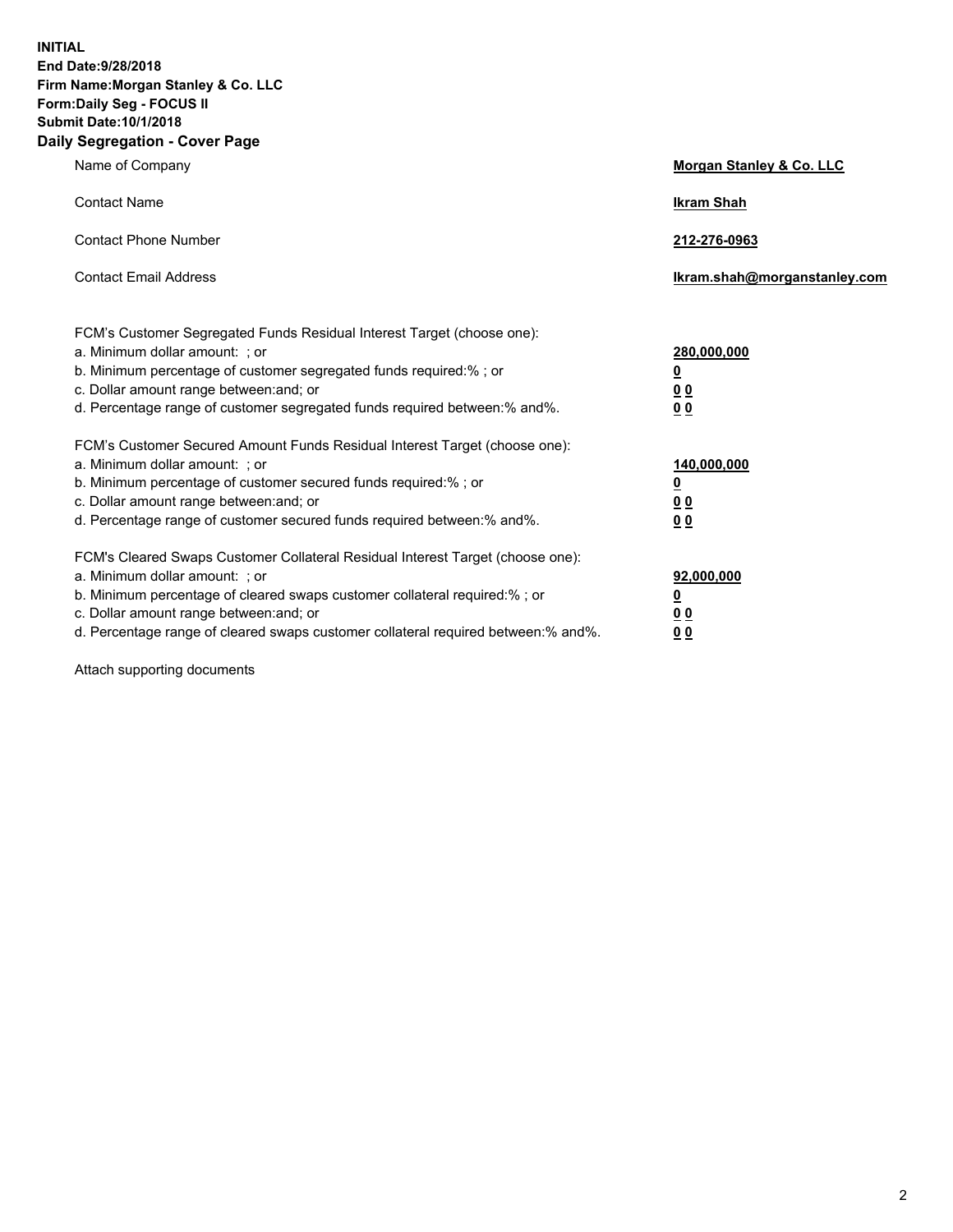## **INITIAL End Date:9/28/2018 Firm Name:Morgan Stanley & Co. LLC Form:Daily Seg - FOCUS II Submit Date:10/1/2018 Daily Segregation - Secured Amounts** Foreign Futures and Foreign Options Secured Amounts Amount required to be set aside pursuant to law, rule or regulation of a foreign government or a rule of a self-regulatory organization authorized thereunder 1. Net ledger balance - Foreign Futures and Foreign Option Trading - All Customers A. Cash **2,575,698,911** [7315] B. Securities (at market) **2,343,253,633** [7317] 2. Net unrealized profit (loss) in open futures contracts traded on a foreign board of trade **527,695,535** [7325] 3. Exchange traded options a. Market value of open option contracts purchased on a foreign board of trade **19,789,147** [7335] b. Market value of open contracts granted (sold) on a foreign board of trade **-22,553,637** [7337] 4. Net equity (deficit) (add lines 1. 2. and 3.) **5,443,883,589** [7345] 5. Account liquidating to a deficit and account with a debit balances - gross amount **161,654,086** [7351] Less: amount offset by customer owned securities **-159,996,952** [7352] **1,657,134** 6. Amount required to be set aside as the secured amount - Net Liquidating Equity Method (add lines 4 and 5) 7. Greater of amount required to be set aside pursuant to foreign jurisdiction (above) or line 6. FUNDS DEPOSITED IN SEPARATE REGULATION 30.7 ACCOUNTS 1. Cash in banks A. Banks located in the United States **362,296,854** [7500] B. Other banks qualified under Regulation 30.7 **924,708,195** [7520] **1,287,005,049** 2. Securities A. In safekeeping with banks located in the United States **134,401,622** [7540] B. In safekeeping with other banks qualified under Regulation 30.7 **0** [7560] **134,401,622** [7570] 3. Equities with registered futures commission merchants A. Cash **7,312,177** [7580] B. Securities **0** [7590] C. Unrealized gain (loss) on open futures contracts **1,099,686** [7600] D. Value of long option contracts **0** [7610] E. Value of short option contracts **0** [7615] **8,411,863** [7620] 4. Amounts held by clearing organizations of foreign boards of trade A. Cash **0** [7640] B. Securities **0** [7650] C. Amount due to (from) clearing organization - daily variation **0** [7660] D. Value of long option contracts **0** [7670] E. Value of short option contracts **0** [7675] **0** [7680] 5. Amounts held by members of foreign boards of trade A. Cash **1,473,238,036** [7700]

- 
- C. Unrealized gain (loss) on open futures contracts **526,595,848** [7720]
- D. Value of long option contracts **19,789,147** [7730]
- E. Value of short option contracts **-22,553,637** [7735] **4,205,921,405**
- 6. Amounts with other depositories designated by a foreign board of trade **0** [7760]
- 7. Segregated funds on hand **0** [7765]
- 8. Total funds in separate section 30.7 accounts **5,635,739,939** [7770]
- 9. Excess (deficiency) Set Aside for Secured Amount (subtract line 7 Secured Statement Page 1 from Line 8)
- 10. Management Target Amount for Excess funds in separate section 30.7 accounts **140,000,000** [7780]
- 11. Excess (deficiency) funds in separate 30.7 accounts over (under) Management Target **50,199,216** [7785]

**0** [7305]

[7354] **5,445,540,723** [7355]

**5,445,540,723** [7360]

[7530]

 B. Securities **2,208,852,011** [7710] [7740] **190,199,216** [7380]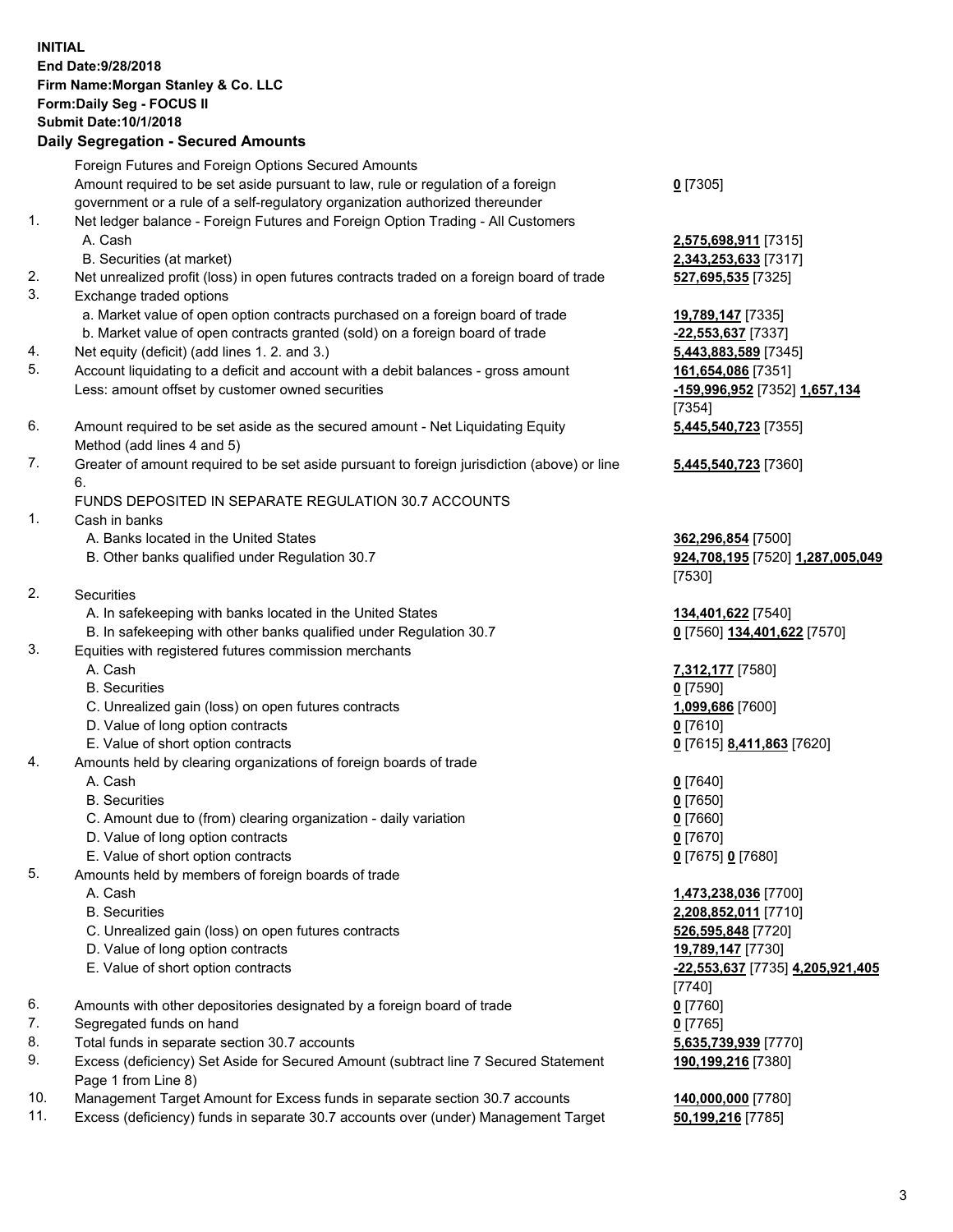**INITIAL End Date:9/28/2018 Firm Name:Morgan Stanley & Co. LLC Form:Daily Seg - FOCUS II Submit Date:10/1/2018 Daily Segregation - Segregation Statement** SEGREGATION REQUIREMENTS(Section 4d(2) of the CEAct) 1. Net ledger balance A. Cash **11,379,237,082** [7010] B. Securities (at market) **6,229,284,920** [7020] 2. Net unrealized profit (loss) in open futures contracts traded on a contract market **-285,795,686** [7030] 3. Exchange traded options A. Add market value of open option contracts purchased on a contract market **344,091,622** [7032] B. Deduct market value of open option contracts granted (sold) on a contract market **-479,209,161** [7033] 4. Net equity (deficit) (add lines 1, 2 and 3) **17,187,608,777** [7040] 5. Accounts liquidating to a deficit and accounts with debit balances - gross amount **440,417,881** [7045] Less: amount offset by customer securities **-438,520,990** [7047] **1,896,891** [7050] 6. Amount required to be segregated (add lines 4 and 5) **17,189,505,668** [7060] FUNDS IN SEGREGATED ACCOUNTS 7. Deposited in segregated funds bank accounts A. Cash **5,317,303,308** [7070] B. Securities representing investments of customers' funds (at market) **0** [7080] C. Securities held for particular customers or option customers in lieu of cash (at market) **562,047,794** [7090] 8. Margins on deposit with derivatives clearing organizations of contract markets A. Cash **6,167,794,123** [7100] B. Securities representing investments of customers' funds (at market) **0** [7110] C. Securities held for particular customers or option customers in lieu of cash (at market) **5,667,237,126** [7120] 9. Net settlement from (to) derivatives clearing organizations of contract markets **-63,758,262** [7130] 10. Exchange traded options A. Value of open long option contracts **344,091,622** [7132] B. Value of open short option contracts **-479,209,161** [7133] 11. Net equities with other FCMs A. Net liquidating equity **5,323,736** [7140] B. Securities representing investments of customers' funds (at market) **0** [7160] C. Securities held for particular customers or option customers in lieu of cash (at market) **0** [7170] 12. Segregated funds on hand **0** [7150] 13. Total amount in segregation (add lines 7 through 12) **17,520,830,286** [7180] 14. Excess (deficiency) funds in segregation (subtract line 6 from line 13) **331,324,618** [7190] 15. Management Target Amount for Excess funds in segregation **280,000,000** [7194]

16. Excess (deficiency) funds in segregation over (under) Management Target Amount Excess

**51,324,618** [7198]